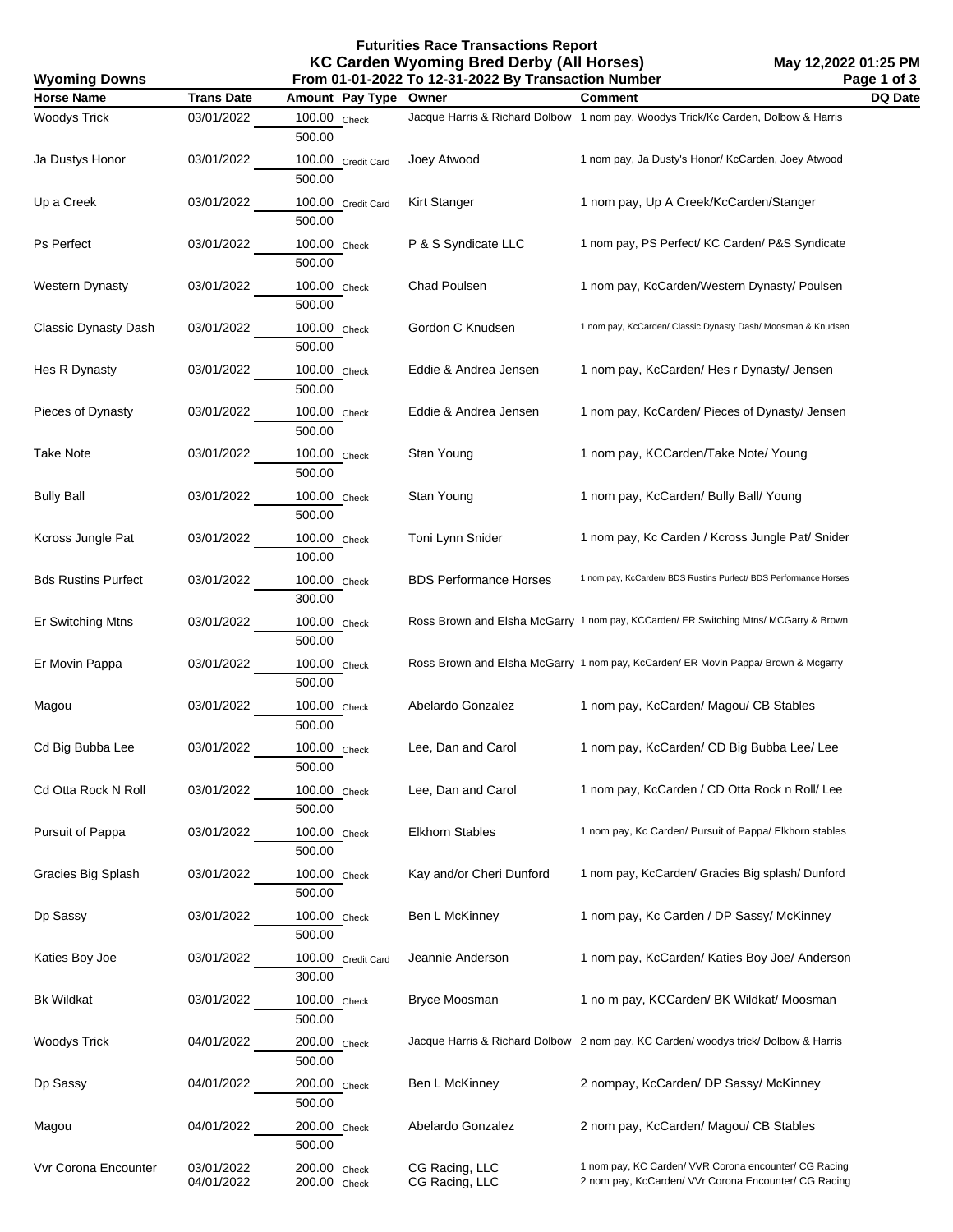## **Futurities Race Transactions Report KC Carden Wyoming Bred Derby (All Horses)**

| <b>Wyoming Downs</b>       | From 01-01-2022 To 12-31-2022 By Transaction Number<br>Page 2 of 3 |                                                                                          |                                                              |                                                                                                                                                                                     |         |
|----------------------------|--------------------------------------------------------------------|------------------------------------------------------------------------------------------|--------------------------------------------------------------|-------------------------------------------------------------------------------------------------------------------------------------------------------------------------------------|---------|
| <b>Horse Name</b>          | <b>Trans Date</b>                                                  | Amount Pay Type Owner                                                                    |                                                              | <b>Comment</b>                                                                                                                                                                      | DQ Date |
|                            | 05/02/2022                                                         | 200.00 Check<br>600.00                                                                   | CG Racing, LLC                                               | 3 nom pay, KCCarden/ VVr Corona Encounter/ CG racing                                                                                                                                |         |
| Ps Perfect                 | 04/01/2022                                                         | 200.00 Check<br>500.00                                                                   | P & S Syndicate LLC                                          | 2 nom pay, KCarden/ PS Perfect/ P&S Syndicate LLC                                                                                                                                   |         |
| Pursuit of Pappa           | 04/01/2022                                                         | 200.00 Check<br>500.00                                                                   | <b>Elkhorn Stables</b>                                       | 2 nom pay, KcCarden/ Pursuit of Pappa/ Elkhorn Stables                                                                                                                              |         |
| Classic Dynasty Dash       | 04/01/2022                                                         | 200.00 Check<br>500.00                                                                   | Gordon C Knudsen                                             | 2 nompay, KcCarden/ Classic Dynasty Dash/ Moosman & Knudsen                                                                                                                         |         |
| Gracies Big Splash         | 04/01/2022                                                         | 200.00 Check<br>500.00                                                                   | Kay and/or Cheri Dunford                                     | 2 nom pay, KcCarden/ Gracies Big Splash/ Dunford                                                                                                                                    |         |
| Er Movin Pappa             | 04/01/2022                                                         | 200.00 Check<br>500.00                                                                   |                                                              | Ross Brown and Elsha McGarry 2 nom pay, KCCarden/ER Movin Pappa/ Brown McGarry                                                                                                      |         |
| Er Switching Mtns          | 04/01/2022                                                         | 200.00 Check<br>500.00                                                                   |                                                              | Ross Brown and Elsha McGarry 2 nom pay, KcCarden/ ER Switching Mtns/ Brown Mcarry                                                                                                   |         |
| Western Dynasty            | 04/01/2022                                                         | 200.00 Check<br>500.00                                                                   | Chad Poulsen                                                 | 2 nom pay, KcCarden/ Western Dynasty/Poulsen                                                                                                                                        |         |
| <b>Bk Wildkat</b>          | 04/01/2022                                                         | 200.00 Check<br>500.00                                                                   | <b>Bryce Moosman</b>                                         | 2 nom pay, KcCarden .Bk wildkat/ Moosman                                                                                                                                            |         |
| Hes R Dynasty              | 04/01/2022                                                         | 200.00 Check<br>500.00                                                                   | Eddie & Andrea Jensen                                        | 2 nom pay, KcCarden/ Hes R Dynasty/ Jensen                                                                                                                                          |         |
| Pieces of Dynasty          | 04/01/2022                                                         | 200.00 Check<br>500.00                                                                   | Eddie & Andrea Jensen                                        | 2 nom pay, KcCarrden/ Pieces of Dynasty/ Jensen                                                                                                                                     |         |
| <b>Bds Rustins Purfect</b> | 04/01/2022                                                         | 200.00 Check<br>300.00                                                                   | <b>BDS Performance Horses</b>                                | 2 nom pay, KcCarden/ BDS Rustins Purfect/ BDS Performance                                                                                                                           |         |
| Katies Boy Joe             | 04/01/2022                                                         | 200.00 Credit Card<br>300.00                                                             | Jeannie Anderson                                             | 2 nom pay, Kcarden/ Katies Boy Joe/ Anderson                                                                                                                                        |         |
| Secrets Hs Jess            | 03/01/2022<br>04/01/2022                                           | 200.00 Credit Card<br>200.00 Credit Card<br>400.00                                       | Pedro Mena<br>Pedro Mena                                     | 1 nom pay, KcCarden/ Secrets hs Jess/ Mena<br>2 nom pay, KcCarden/ Secrets hs Jess/ Mena                                                                                            |         |
| Malena                     | 03/01/2022<br>04/01/2022                                           | 200.00 Credit Card<br>200.00 Credit Card<br>400.00                                       | Pedro Mena<br>Pedro Mena                                     | 1 nom pay, KcCarden/ Malena/ Mena<br>2 nom pay, KcCarden/ Malena/ Mena                                                                                                              |         |
| Legendary Divo             | 03/01/2022<br>04/01/2022<br>05/02/2022<br>05/02/2022               | 100.00 Credit Card<br>200.00 Credit Card<br>200.00 Credit Card<br>150.00 Check<br>650.00 | Ricardo Mena<br>Ricardo Mena<br>Ricardo Mena<br>Ricardo Mena | 1 nom pay, KcCarden/ Legendary Divo/ Mena<br>2 nom pay, KcCarden/ Legendary Divo/ Mena<br>3 nom pay, KcCarden/ Legendary Divo/Mena<br>Trial Payment/ KcCarden/ Legendary Divo/ Mena |         |
| <b>Take Note</b>           | 04/01/2022                                                         | 200.00 Check<br>500.00                                                                   | Stan Young                                                   | 2 nom pay, KcCarden Fut/ Take Note/ Young                                                                                                                                           |         |
| <b>Bully Ball</b>          | 04/01/2022                                                         | 200.00 Check<br>500.00                                                                   | Stan Young                                                   | 2 nom pay, KcCarden/ Bully Ball/ Young                                                                                                                                              |         |
| Cd Big Bubba Lee           | 04/01/2022                                                         | 200.00 Check<br>500.00                                                                   | Lee, Dan and Carol                                           | 2 nom pay, KcCarden/ CD Big Bubba Lee/ Lee                                                                                                                                          |         |
| Cd Otta Rock N Roll        | 04/01/2022                                                         | 200.00 Check<br>500.00                                                                   | Lee, Dan and Carol                                           | 2 nom pay, KCarden/ CD Otta Rock n roll/ Lee                                                                                                                                        |         |
| <b>Woodys Trick</b>        | 05/02/2022                                                         | 200.00 Check<br>500.00                                                                   |                                                              | Jacque Harris & Richard Dolbow 3 nom pay, KcCarden/ Woodys Trick/ Dolbow & Harris                                                                                                   |         |
| Ja Dustys Honor            | 04/01/2022                                                         | 200.00 Credit Card<br>500.00                                                             | Joey Atwood                                                  | 2 nom pay, KCCarden/ Ja Dustys Honor/ Atwood                                                                                                                                        |         |
| Dp Sassy                   | 05/02/2022                                                         | 200.00 Check<br>500.00                                                                   | Ben L McKinney                                               | 3 nom pay, KcCarden/ Dp Sassy/ McKinney                                                                                                                                             |         |
| Jv Pappas Pocketbook       | 03/01/2022                                                         | 100.00 Credit Card<br>500.00                                                             | Martha Maldonado                                             | 1 nom pay, KcCarden. JV Pappas Pocketbook/ Maldonado                                                                                                                                |         |